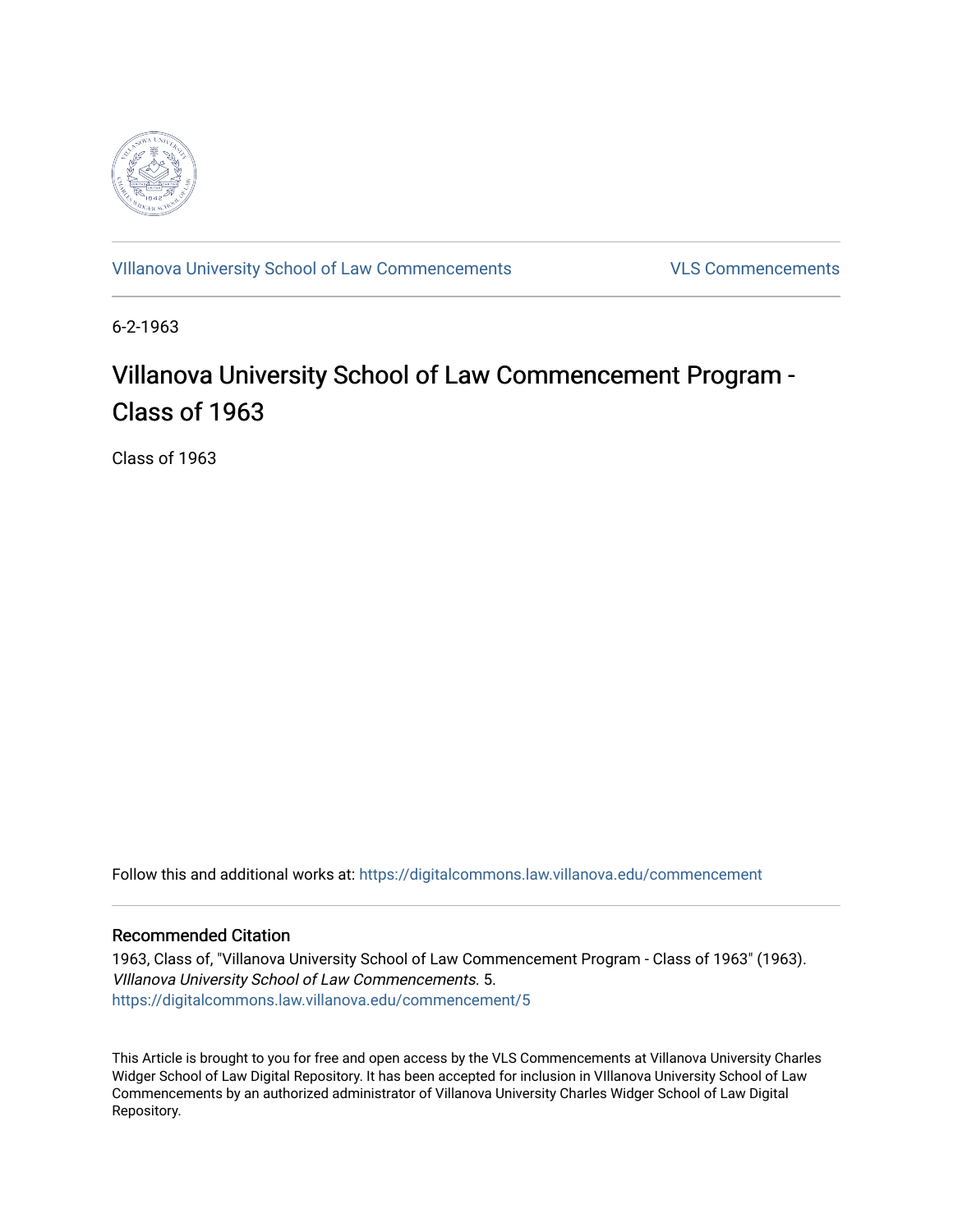# **VILLANOVA UNIVERSITY SCHOOL OF LAW**

## *CLASS DAY*



## **GAREY HALL**

# **BACCALAUREATE SUNDAY, JUNE SECOND Nineteen Hundred and Sixty-three Two-thirty P.M.**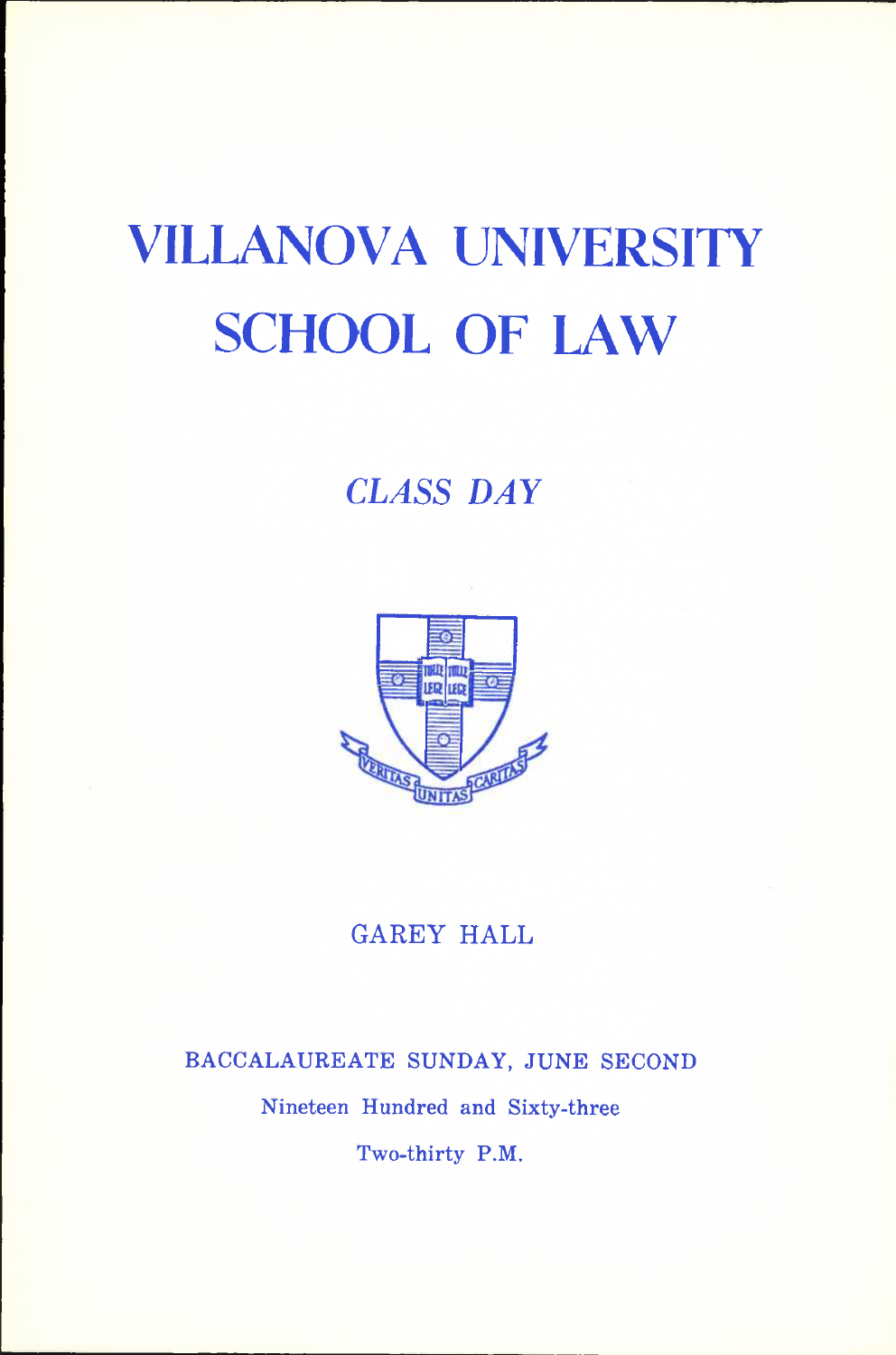#### **THE AWARD OF PRIZES**

| The Saint Ives Medal  ROBERT J. JACKSON                   |
|-----------------------------------------------------------|
| The Nathan Burkan Memorial Award MICHAEL R. BRADLEY       |
| The Vincent A. Carroll Award  NED W. MANASHIL             |
| The Thomas J. Clary Award  NED W. MANASHIL                |
| The Lawyers Title Award  NED W. MANASHIL                  |
| The Colonel Wilfred Glen MacCarthy Award                  |
| ELECTED BY THE CLASS OF 1963                              |
| The John J. McDevitt Award ROBERT J. JACKSON              |
| The Saint Thomas More Society Award ROBERT J. JACKSON     |
| The Bureau of National Affairs Award  JOHN D. SILCOX      |
| The Herman J. Obert Award  ROBERT J. JACKSON              |
| The Silverberg Award JOHN D. SILOX                        |
| The Title Insurance Corporation Award . ROBERT J. JACKSON |
| The Kenneth P. Barrow Award                               |
| CHIEF JUSTICE WHITE LAW CLUB                              |
| The Law Alumni Award JOHN D. SILCOX                       |
| Theodore L. Reimel Award CARDOZO LAW CLUB                 |

### **RECOGNITION OF MERITORIOUS SERVICE**

**The Officers of the Student Bar Association SHELDON L. POLLOCK,** *President*  **EUGENE J. BYRNE,** *Vice President and Secretary*  **JOHN J. WALSH JR.,** *Treasurer* 

**The Members of the Honor Board: MATTHEW F. MCHUGH,** *Chairman*  **THOMAS A. HOGAN JAMES F. KIPP** 

**The Inter-Club Council: KENNETH R. KRAEMER,** *President*  **PAUL T. ESSIG,** *Financial Secretary*  **RAYMOND R. RAFFERTY,** *Recording Secretary*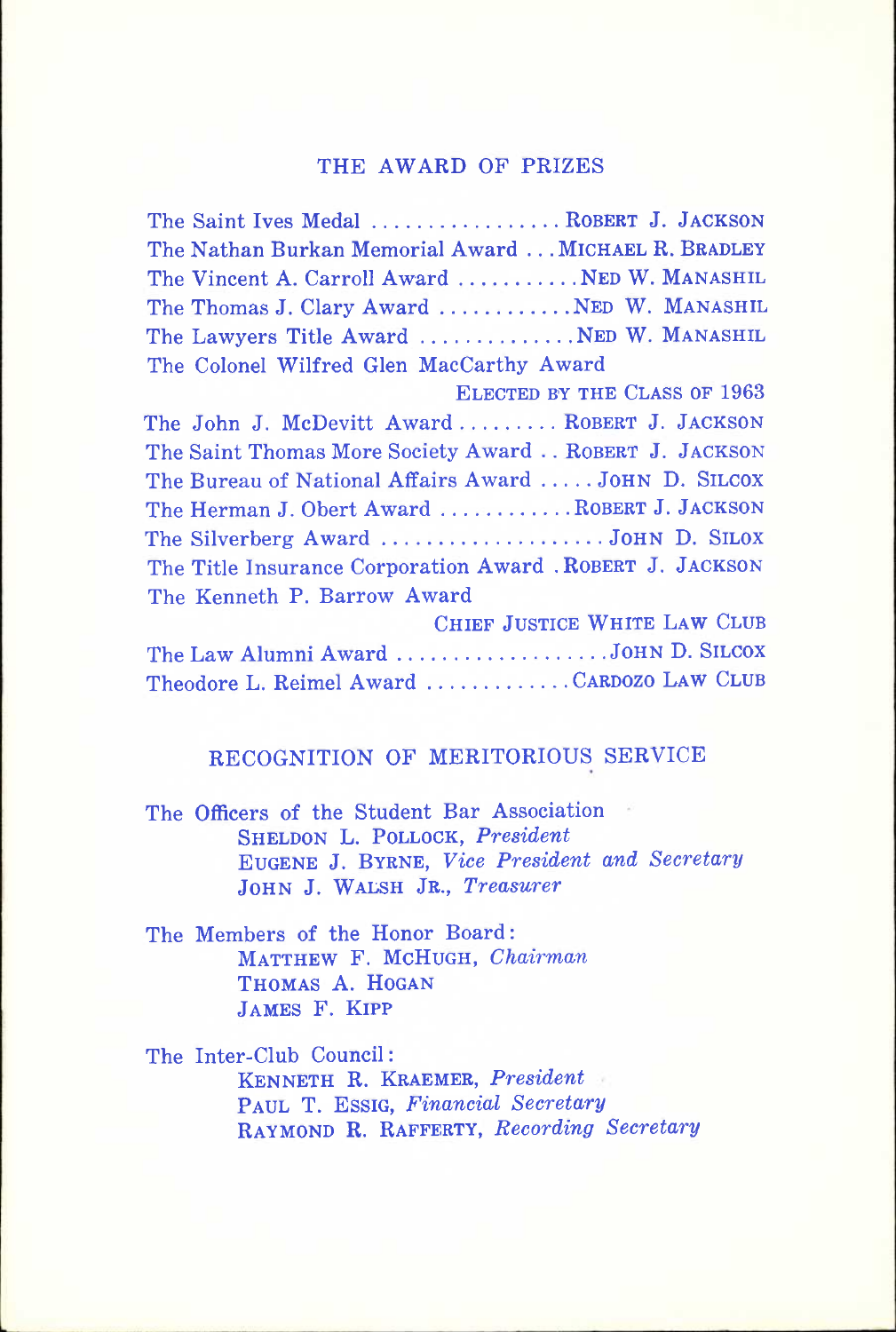**Villanova Law Review Certificates;** 

**THOMAS F. CAFFEEY,** *Editor-in-Chief*  **THOMAS A. HOGAN,** *Case Editor*  **MATTHEW F. MCHUGH,** *Comment Editor*  **NED W. MANASHIL,** *Article & Book Review Editor*  **WILLIAM F. COYLE,** *Managing Editor* 

**Michael R. Bradley Alan A. Sanders** 

**James F. Kipp Stuart H. Savett** 

**Gerald P. Lally Edwin W. Scott** 

#### **THE ORDER OF THE COIF**

**MICHAEL R. BRADLEY ROBERT J. JACKSON** 

**NED W. MANASHIL STUART H. SAVETT** 

**EDWIN W. SCOTT** 

#### **PRESENTATION**

**The Class Gift: Pianoforte (Kranich & Bach) for the Lounge,** *Garey Hall* 

**Presentation by Sheldon L. Pollock**  *President of the Student Bar Association* 

**Acceptance of the gift by The Very Reverend John A.** 

**Klekotka, O.S.A.** *The President of the University* 

**Following the exercises tea will be served in the Library**